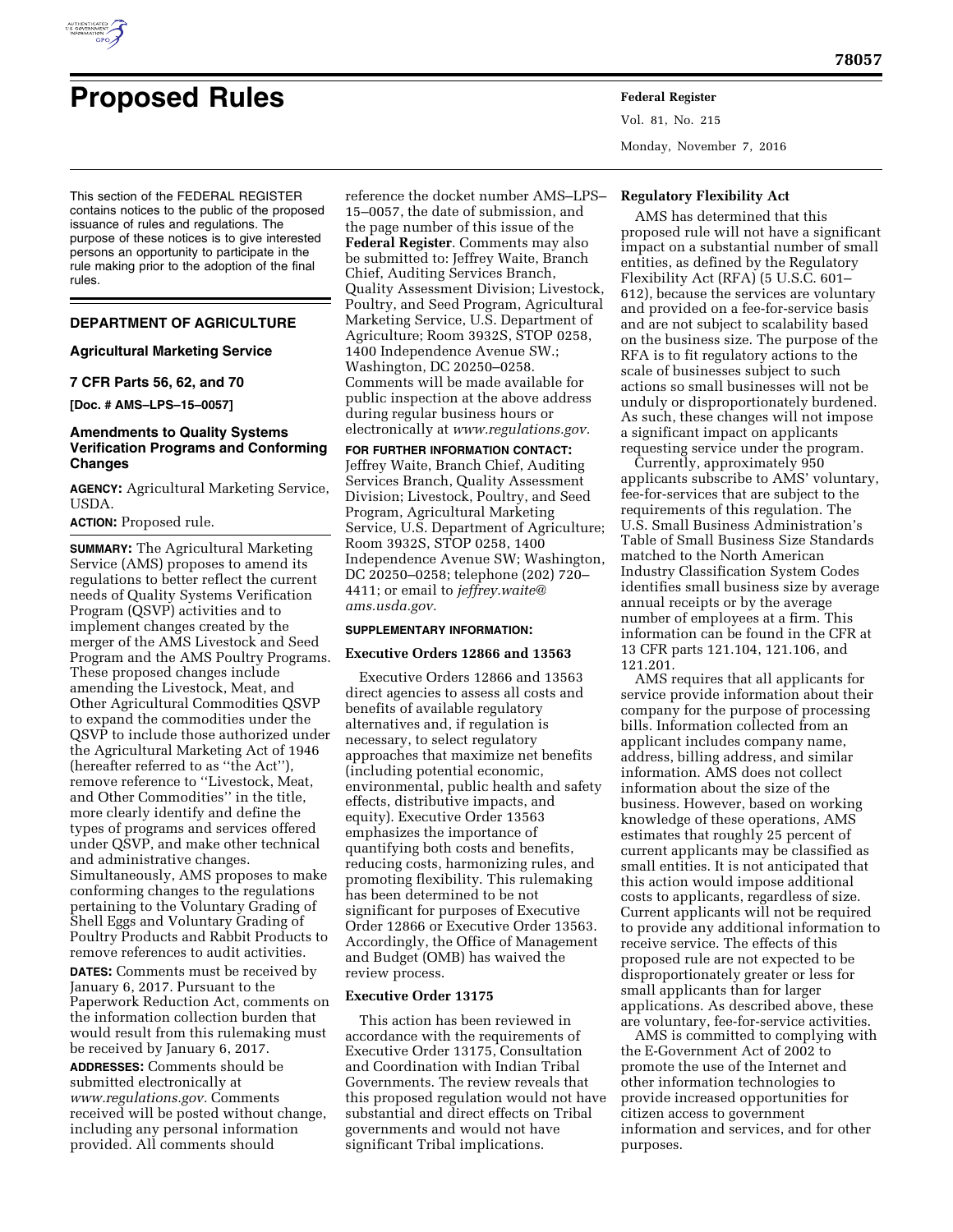USDA has not identified any relevant federal rules that duplicate, overlap, or conflict with this rulemaking.

## **Paperwork Reduction Act**

In accordance with the Paperwork Reduction Act of 1995 (44 U.S.C. Chapter 35), this proposed rule will not change the information collection and recordkeeping requirements previously approved, and will not impose additional reporting or recordkeeping burden on users of these voluntary services; however, the overall reporting and recordkeeping burden would increase due to the anticipated increase in number of respondents.

The information collection and recordkeeping requirements of this part have been approved by OMB under 44 U.S.C. Chapter 35 and have been assigned OMB Control Number 0581– 0128.

In September 2014, three separate OMB collections—OMB 0581–0127, OMB 0581–0124, and OMB 0581– 0128—were merged, such that the current OMB 0581–0128 pertains to Regulations for Voluntary Grading, Certification, and Standards and includes 7 CFR parts 54, 56, 62, and 70.

In the past fiscal year, AMS' Livestock, Poultry, and Seed Program (LPS) has received approximately 50 inquiries related to the verification of non-genetically engineered products. Of these inquiries, 72 percent identified with industries outside the scope of LPS commodities, including the manufacture of dairy, fruits, vegetables, grains, wood products, and food and feed supplements; 8 percent identified with current industries serviced by LPS (meat and poultry manufacturing or processing, laboratories, feed manufactures); and 20 percent were identified as a service provider or an association not directly related to a service category. AMS does not expect the last group to submit an application for service; thus, the group was not included as a potential applicant.

USDA has considered the reporting and recordkeeping burden on applicants under this program. Currently, applicants are required to complete an application for service and submit documentation. Recordkeeping requirements would remain the same, though the overall burden is expected to increase due to an increase in applications. As previously stated, of approximately 50 inquiries for an existing service received by LPS, approximately three-fourths of these inquiries represented new commodities, which could potentially increase the overall reporting and recordkeeping burden. Accordingly, if the proposed

rule is adopted, and if two-thirds of the inquirers seek service, then LPS estimates the number of respondents will increase by 25, thereby increasing the overall reporting and recordkeeping burden by 602.50 hours, from 1205.80 hours to 1808.30 hours annually.

Since this action proposes to expand the scope of covered commodities, which is expected to increase the number of respondents, the already approved OMB 0158–0128 must be revised to reflect the increased reporting and recordkeeping burden. Therefore, AMS will submit a Justification for Change to OMB for approval to increase these burden hours to OMB number 0158–0128.

A 60-day comment period is provided to allow interested persons an opportunity to respond to this proposal. All written comments received will be considered before a final determination is made on this matter.

## **Executive Order 12988**

This proposed rule has been reviewed under Executive Order 12988, Civil Justice Reform. This proposed rule is not intended to have retroactive effect. The Act prohibits States or political subdivisions of a State to impose any requirement that is in addition to, or inconsistent with, any requirement of the Act. There are no civil justice implications associated with this proposed rule.

## **Civil Rights Review**

AMS has considered the potential civil rights implications of this proposed rule on minorities, women, or persons with disabilities to ensure that no person or group shall be discriminated against on the basis of race, color, national origin, gender, religion, age, disability, sexual orientation, marital or family status, political beliefs, parental status, or protected genetic information. This proposed rule does not require affected entities to relocate or alter their operations in ways that could adversely affect such persons or groups. Further, this proposed rule will not deny any persons or groups the benefits of the program or subject any persons or groups to discrimination.

## **Executive Order 13132**

This proposed rule has been reviewed under Executive Order 13132, Federalism. This Order directs agencies to construe, in regulations and otherwise, a federal statute to preempt State law only when the statute contains an express preemption provision. There are no federalism implications associated with this proposed rule.

## **Background and Proposed Revisions**

The Act directs and authorizes the Secretary of Agriculture to facilitate the competitive and efficient marketing of agricultural products. AMS programs support a strategic marketing perspective that adapts product and marketing decisions to consumer demands, changing domestic and international marketing practices, and new technology. AMS provides impartial verification services that ensure agricultural products meet specified requirements. These services include AMS' grading program, which verifies that product meets USDA grade standards. In addition, AMS provides direct certification of products in the facilities that manufacture them. Product characteristics such as manner of cut, color, and other attributes can be directly examined by an AMS employee to determine if a specification has been met, and the product can be stamped and marketed as ''USDA Certified'' or ''USDA Accepted as Specified.'' These services are voluntary, with users paying for the cost of the requested service.

Over time, industry began to request AMS verification of factors that were not apparent through an examination of the livestock or products at a processing facility. Industry desired the ability to market factors related to raising of the livestock, such as feeding regimen, in relation to the resulting products, and to do so with assurance to their customers.

To accommodate these requests for verification, AMS began conducting audits of livestock production facilities as a part of its third-party verification services. Ultimately, in 2001, AMS developed the QSVP, a suite of auditbased programs that can provide confidence that process points, such as livestock feeding regimen, are being adhered to at the farm or ranch before the livestock are processed and enter commerce as a meat product with an associated marketing claim.

The USDA Process Verified Program (PVP) is one program under QSVP. PVP provides producers and marketers of livestock, seed products, and poultry products a way to assure customers of their ability to provide consistent quality products by having written production and manufacturing processes confirmed through independent, third-party audits. Under PVP, companies outline their own specific requirements, and AMS ensures adherence to those processes via routine audits. This is in contrast to other QSVP services offered by AMS, such as the Quality Systems Assessment Program (QSA), which have program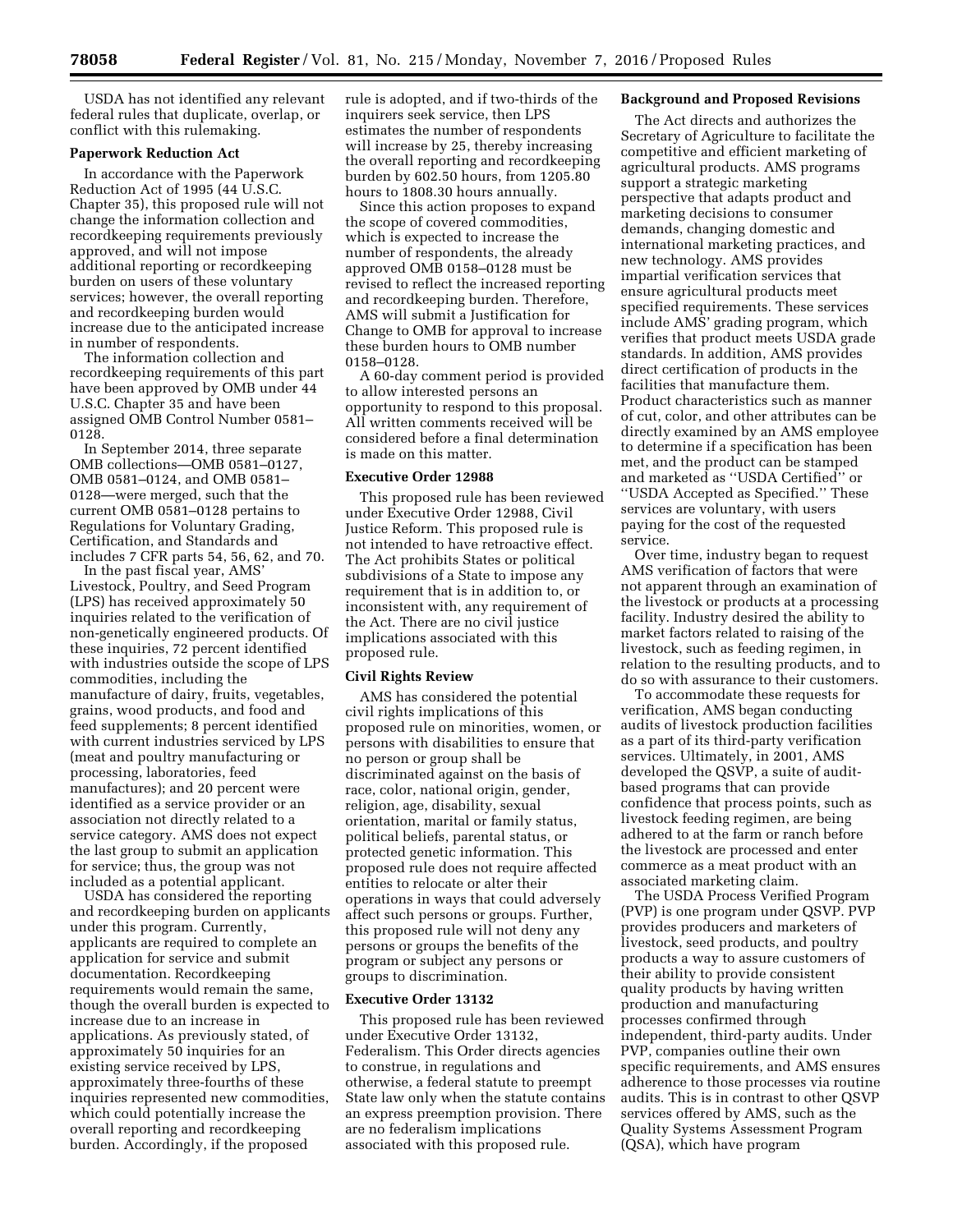requirements outlined by AMS or a party other than the producers or marketer. For example, most of AMS' QSVP audit activities fall under the category of Export Verification activities, which are based on government-to-government agreements with international trading partners regarding specific foreign market requirements.

Several factors triggered AMS' review of the regulations describing QSVP activities. First, an organizational merger in 2013 combined the Livestock and Seed Program and Poultry Programs to create the Livestock, Poultry, and Seed (LPS) Program within AMS. Prior to the merger, both Programs administered parallel QSVP services to their respective industries. These activities were carried out under 7 CFR part 62 for livestock, meat, and related commodities and under 7 CFR part 56 and 7 CFR part 70 for shell eggs and poultry industries, respectively.

Currently, all QSVP services are delivered by the same management unit and operate by the same procedures (*e.g.,* application process and audit process), and audits are in large measure conducted by the same personnel. Therefore, AMS proposes to remove any references to audit and verification activities contained in 7 CFR parts 56 and 70 and incorporate the commodities currently covered in those parts (*i.e.,*  shell eggs and poultry) into 7 CFR part 62.

Because 7 CFR part 62 accurately describes the process by which these services are provided, AMS is proposing to amend the definition of *products*  describing the commodities covered under voluntary QSVP services to include products authorized by the Act. Rather than limiting the product type to an individual program within AMS, AMS believes it is more appropriate to expand the definition of products to efficiently manage the QSVP, including the PVP. AMS seeks to maintain uniformity, transparency, and efficiency of service delivery of the QSVP, including the PVP. Without expanding the definition of *products,* AMS would be required to establish and maintain duplicate programs in each commodity area that would essentially carry out the same functions in regard to delivering the QSVP, including the PVP.

Other changes proposed are administrative in nature. For example, because AMS is proposing to expand the scope of commodities that companies can voluntary have verified by AMS under a QSVP, AMS is also proposing to amend the title of the regulations to remove limiting references to ''livestock and meat.''

Additionally, the USDA Office of the Inspector General (OIG) completed an audit in 2015 of the PVP and recommended that AMS take additional steps to unify the program, as it was delivered under the same heading.

Additional administrative changes are necessary to reflect the current terminology and organizational structure of AMS. These amendments include changing the name of the Program to reflect the merger of the Livestock and Seed Program and Poultry Programs into the Livestock, Poultry, and Seed Program. Subsequently, LPS' Quality Assessment Division was created to oversee the Audit Services Branch, Grading Services Branch, and Standardization Branch. The Audit Services Branch replaced the Audit, Review, and Compliance Branch of the Livestock and Seed Program and incorporated auditing services that were part of the Grading Branch of Poultry Programs. Certain managerial titles were also updated with the merger: a Director was established, along with an Audit Services Branch Chief.

## **List of Subjects**

#### *7 CFR Part 56*

Grading of shell eggs, Inspections, Marketing practices, Standards.

#### *7 CFR Part 62*

Inspections, Marketing practices, Quality Systems Verification, Standards.

#### *7 CFR Part 70*

Inspections, Marketing practices, Standards, Voluntary Grading of Poultry Products and Rabbit Products.

For the reasons set forth in the preamble, AMS proposes to amend 7 CFR parts 56, 62, and 70 as follows:

# **PART 56—VOLUNTARY GRADING OF SHELL EGGS**

■ 1. The authority citation for 7 CFR part 56 continues to read as follows:

**Authority:** 7 U.S.C. 1621–1627.

■ 2. Amend § 56.1 by:

■ a. Removing the paragraph containing the term and definition for *Auditing services;* 

■ b. Adding in alphabetical order definitions for *Branch* and *Chief;*  ■ c. Removing the definition for *Chief of* 

*the Grading Branch;* 

■ d. Adding in alphabetical order a definition for *Division;* and

■ e. Revising the definitions of *Official standards, United States Standards for Quality of Individual Shell Eggs,* and *United States Standards, Grades, and Weight Classes for Shell Eggs (AMS 56).* 

*The additions and revisions* read as follows:

#### **§ 56.1 Meaning of words and terms defined.**

\* \* \* \* \*

*Branch* means the Grading Services Branch for the Quality Assessment Division.

\* \* \* \* \* *Chief* means the Chief of the Grading Services Branch for the Quality Assessment Division.

\* \* \* \* \* *Division* means the Quality Assessment Division of the Livestock, Poultry, and Seed Program.

\* \* \* \* \*

*Official standards* means the official U.S. standards grades, and weight classes for shell eggs maintained by and available from the Livestock, Poultry, and Seed Program. <br>  $\begin{array}{ccc} * & * & * & * \\ \end{array}$ 

\* \* \* \* \* *United States Standards for Quality of Individual Shell Eggs* means the official U.S. Standards, Grades, and Weight Classes for Shell Eggs (AMS 56) that are maintained by and available from the Livestock, Poultry, and Seed Program.

\* \* \* \* \* *United States Standards, Grades, and Weight Classes for Shell Eggs (AMS 56)*  means the official U.S. standards, grades, and weight classes for shell eggs that are maintained by and available from the Livestock, Poultry, and Seed Program.

#### **§ 56.28 [Amended]**

\* \* \* \* \*

■ 3. Amend § 56.28 by removing paragraph (d).

■ 4. Amend § 56.46 by revising paragraph (a), revising paragraphs (b)(1)(i) through (iii), and removing paragraph (d).

The revisions read as follows:

#### **§ 56.46 On a fee basis.**

(a) Unless otherwise provided in this part, the fees to be charged and collected for any service performed, in accordance with this part, on a fee basis shall be based on the applicable formulas specified in this section. For each calendar year or crop year, AMS will calculate the rate for grading services, per hour per program employee using the following formulas:

(1) *Regular rate.* The total AMS grading personnel direct pay divided by direct hours, which is then multiplied by the next year's percentage of cost of living increase, plus the benefits rate, plus the operating rate, plus the allowance for bad debt rate. If applicable, travel expenses may also be added to the cost of providing the service.

(2) *Overtime rate.* The total AMS grading personnel direct pay divided by direct hours, which is then multiplied by the next year's percentage of cost of living increase and then multiplied by 1.5 plus the benefits rate, plus the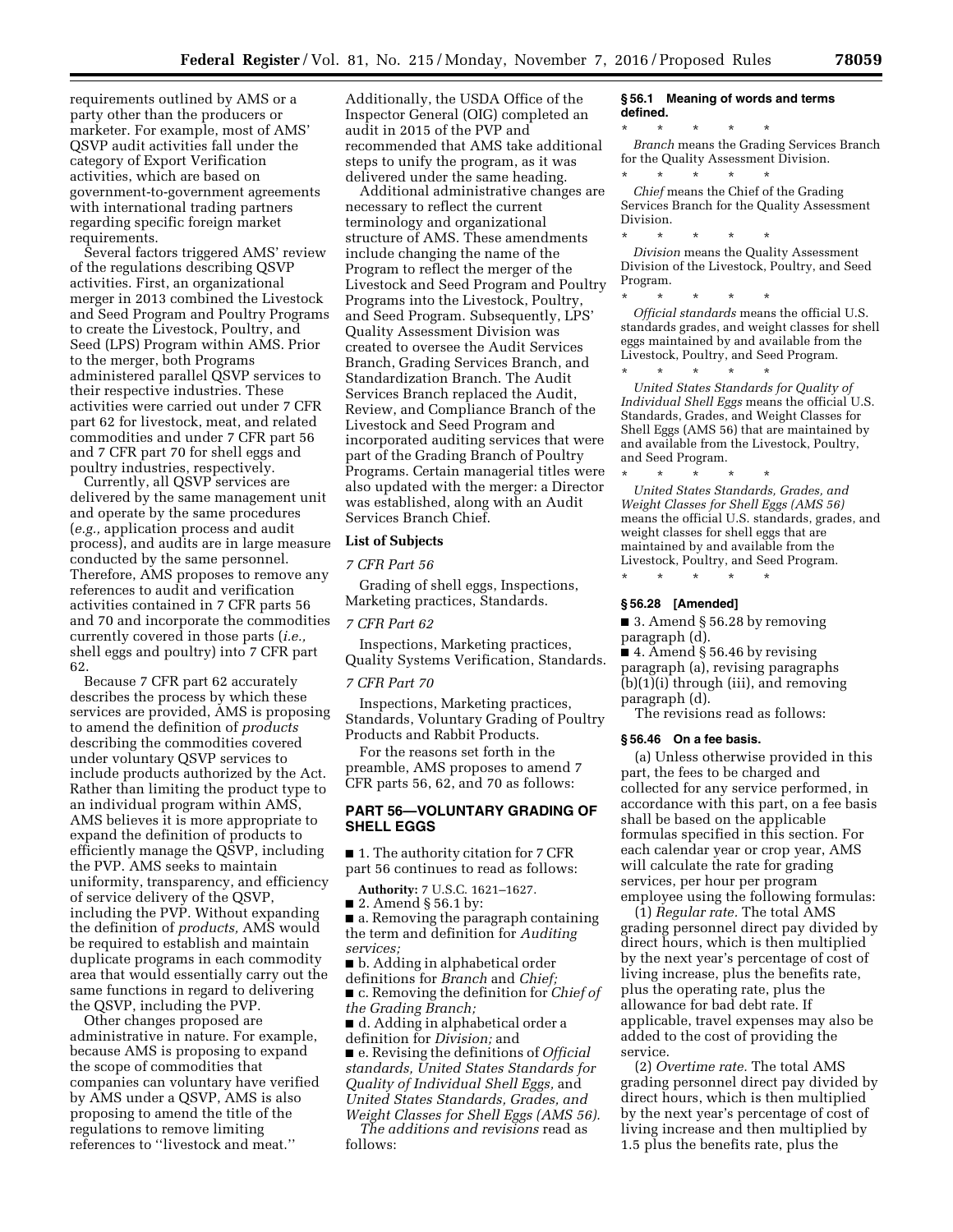operating rate, plus an allowance for bad debt. If applicable, travel expenses may also be added to the cost of providing the service.

(3) *Holiday rate.* The total AMS grading personnel direct pay divided by direct hours which is then multiplied by the next year's percentage of cost of living increase and then multiplied by 2, plus benefits rate, plus the operating rate, plus an allowance for bad debt. If applicable, travel expenses may also be added to the cost of providing the service.

 $(b)(1) * * * *$ 

(i) *Benefits rate.* The total AMS grading direct benefits costs divided by the total hours (regular, overtime, and holiday) worked, which is then multiplied by the next calendar year's percentage cost of living increase. Some examples of direct benefits are health insurance, retirement, life insurance, and Thrift Savings Plan (TSP) retirement basic and matching contributions.

(ii) *Operating rate.* The total AMS grading operating costs divided by total hours (regular, overtime, and holiday) worked, which is then multiplied by the percentage of inflation.

(iii) *Allowance for bad debt rate.* Total AMS grading allowance for bad debt divided by total hours (regular, overtime, and holiday) worked. \* \* \* \* \*

■ 5. Amend § 56.61 by revising paragraph (b) to read as follows:

## **§ 56.61 Where to file an appeal.**

\* \* \* \* \* (b) All other appeal requests. Any interested party who is not satisfied with the determination of the class, quality, quantity, or condition of product which has left the official plant where it was graded or which was graded other than in an official plant may request an appeal grading by filing such request with the regional director in the area where the product is located or with the Chief.

■ 6. Amend § 56.64 by revising paragraph (c) to read as follows:

# **§ 56.64 Who shall perform the appeal.**  \* \* \* \* \*

(c) Whenever practical, an appeal grading shall be conducted jointly by two graders. The assignment of the grader(s) who will make the appeal grading requested under § 56.61(b) shall be made by the regional director or the Chief.

# **PART 62—QUALITY SYSTEMS VERIFICATION PROGRAMS**

■ 7. The authority citation for 7 CFR part 62 continues to read as follows:

**Authority:** 7 U.S.C. 1621–1627. ■ 8. Amend part 62 by revising the heading to read as set forth above and revising all references to ''Livestock and Seed Program'' to read ''Livestock, Poultry, and Seed Program,'' and revise all references to ''LS Program'' to read ''LPS Program'' wherever they occur.

## **Subpart A—Quality Systems Verification Programs**

■ 9. Amend part 62 by revising the heading to Subpart A to read as set forth above.

■ 10. Amend § 62.000 by:

■ a. Removing the definitions for

*Branch* and *Chief;* 

■ b. Revising the definition of

Conformance;

- c. Adding in alphabetical order definitions for *Division* and *Division*
- *Director;*

■ d. Removing the definition of *Livestock;* and

■ e. Revising the definitions for

*Products, QSVP Procedures,* and *Quality Systems Verification Programs (QSVP).* 

The revisions and additions read as follows:

# **§ 62.000 Meaning of terms.**

\* \* \* \* \* *Conformance.* The fulfillment of criteria or a requirement.

\* \* \* \* \* *Division.* The Quality Assessment Division (QAD) of the Livestock, Poultry, and Seed Program.

*Division Director.* The Director of QAD, or any officer or employee of the Livestock, Poultry, and Seed Program to whom authority has been delegated, or to whom authority may be delegated, to act in the Director's stead.

\* \* \* \* \* *Products.* All agricultural commodities and services within the scope of the Agricultural Marketing Act of 1946, *et seq.* 

*QSVP Procedures.* The requirements and guidelines set forth by the Agricultural Marketing Service regarding the development, documentation, and implementation of QSVP.

\* \* \* \* \* *Quality System Verification Programs (QSVP).* A collection of voluntary, auditbased, user-fee programs that allow applicants to have program documentation and program processes assessed by an AMS auditor.

\* \* \* \* \*

#### **§ 62.200 [Amended]**

■ 11. Amend § 62.200 by removing paragraph (b).

■ 12. Revise § 62.202 to read as follows:

## **§ 62.202 How to apply for service.**

Applicants may apply for QSVP services by submitting the following information to the QAD office by email to *[QAD.Auditservice@ams.usda.gov](mailto:QAD.Auditservice@ams.usda.gov)* or by mail to: USDA, AMS, LPS, QAD, 1400 Independence Avenue SW., STOP 0258, Washington, DC 20250–0258.

(a) A completed LPS–109,

Application for Service;

(b) A letter requesting QSVP services; and

(c) A complete copy of the applicant's program documentation, as described in the QSVP procedures.

■ 13. Revise § 62.203 to read as follows:

#### **§ 62.203 How to withdraw service.**

Service may be withdrawn by the applicant at any time, provided that the applicant notifies QAD in writing of his/ her desire to withdraw the application for service and pays any expenses the Department has incurred in connection with such application.

■ 14. Amend § 62.207 by revising paragraphs (b) and (c) to read as follows:

#### **§ 62.207 Official assessment.**

\* \* \* \* \* (b) *Program assessment.* Auditors and USDA officials shall conduct an on-site assessment of the applicant's program to ensure provisions of the applicant's program documentation have been implemented and conform to QSVP procedures.

(c) *Program determination.*  Applicants determined to meet or not meet QSVP procedures or the applicant's program requirements shall be notified of their program's approval or disapproval.

\* \* \* \* \* ■ 15. Amend § 62.208 by revising the introductory text and paragraphs (a), (b), and (e) to read as follows:

## **§ 62.208 Publication of QSVP assessment status.**

Approved programs shall be posted for public reference on the agency Web site. Such postings shall include:

(a) Applicant name and contact

information; and

(b) Products, services, process points, or standards included in the scope of approval.

\* \* \* \* \* (e) Any other information deemed

necessary by the Director.

■ 16. Revise § 62.209 to read as follows:

#### **§ 62.209 Reassessment.**

Approved programs are subject to periodic reassessments to ensure ongoing conformance with LPS QSVP procedures covered under the scope of approval. The frequency of reassessments shall be based on LPS QSVP procedures, or as determined by the Director.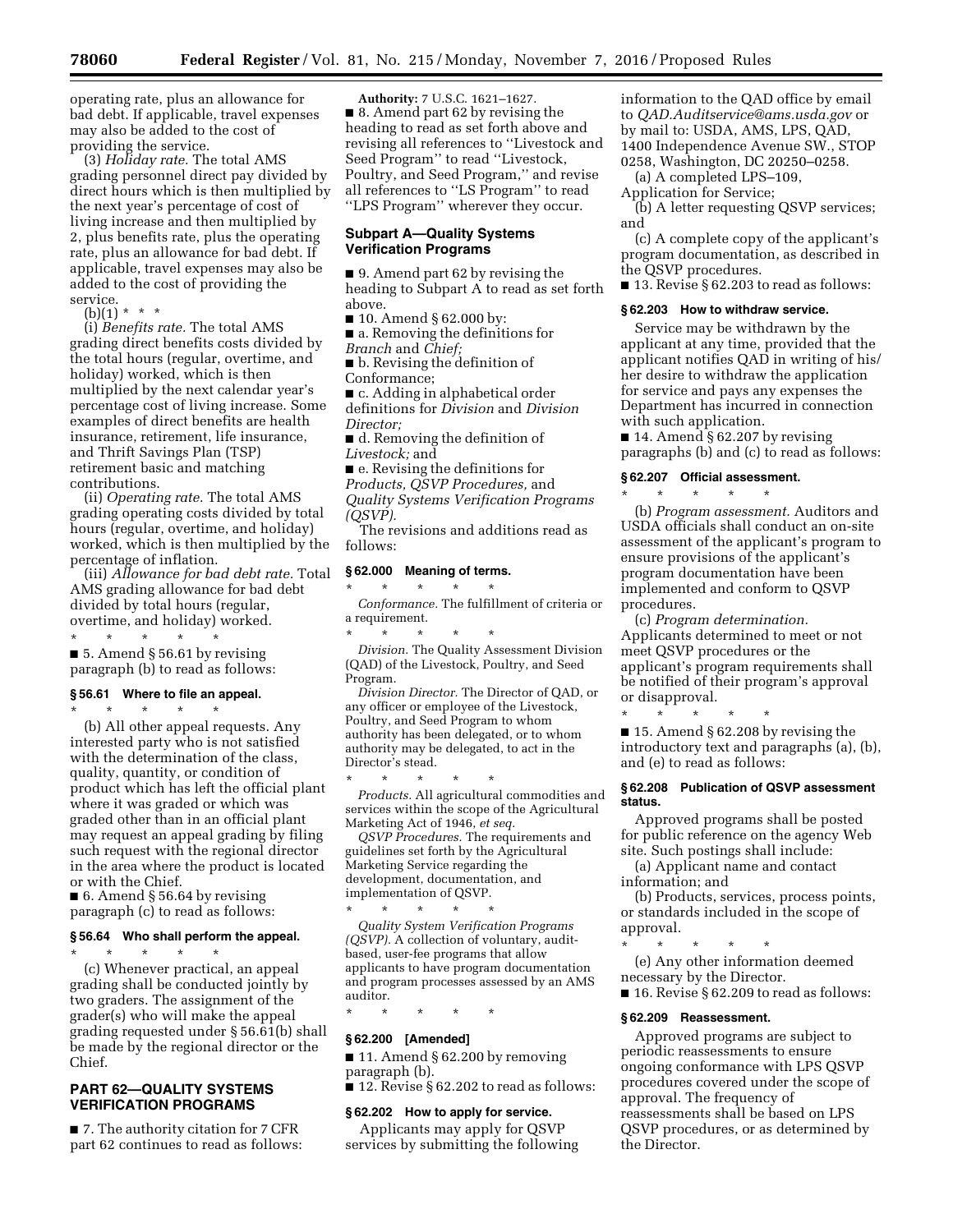$\blacksquare$  17. Amend § 62.210 by revising paragraph (b) introductory text, (b)(5), and (c) to read as follows:

## **§ 62.210 Denial, suspension, or cancellation of service.**

\* \* \* \* \*

(b) QSVP services may be suspended if the applicant fails to maintain its program requirements, or conform to LPS Program QSVP procedures; such as failure to:

\* \* \* \* \*

(5) Submit significant changes to an approved program and seek approval from the Program Manager or Program Review Committee, as appropriate, prior to implementation of significant changes to an approved program;

\* \* \* \* \*

(c) QSVP services may be cancelled, an application may be rejected, or program assessment may be terminated if the Director or his designee determines that a nonconformance has remained uncorrected beyond a reasonable amount of time.

■ 18. In § 62.211, revise the introductory text and paragraph (a) to read as follows:

#### **§ 62.211 Appeals.**

Appeals of adverse decisions under this part, may be made in writing to the Director at 1400 Independence Avenue SW.; Room 3932–S, STOP 0258; Washington, DC 20250–0201. Appeals must be made within 30 days of receipt of adverse decision.

(a) *Procedure for appeals.* Actions under this paragraph concerning decision of appeals of the Director shall be conducted in accordance with the Rules of Practice Governing Formal Adjudicatory Proceedings Instituted by the Secretary under various statutes set forth at 7 CFR 1.130 through 1.151 and the Supplemental Rules of Practice in 7 CFR part 50.

\* \* \* \* \*

 $\blacksquare$  19. Revise § 62.213 to read as follows:

## **§ 62.213 Official identification.**

The following, as shown in Figure 1, constitutes official identification to show product or services produced under an approved USDA Process Verified Program (PVP):



(a) Products or services produced under an approved USDA PVP may use the ''USDA Process Verified'' statement and the ''USDA Process Verified'' shield, so long as each is used in direct association with a clear description of the process verified points approved by the Division.

(b) The USDA Process Verified shield must replicate the form and design of the example in Figure 1 and must be printed legibly and conspicuously:

(1) On a white background with a gold trimmed shield, with the term ''USDA'' in white overlaying a blue upper third of the shield, the term ''PROCESS'' in black overlaying a white middle third of the shield, and term ''VERIFIED'' in white overlaying a red lower third of the shield.

(2) On a white or transparent background with a black trimmed shield, with the term ''USDA'' in white overlaying a black upper third of the shield, the term ''PROCESS'' in black overlaying a white middle third of the shield, and the term ''VERIFIED'' in white overlaying a black lower third of the shield.

(c) Use of the ''USDA Process Verified'' statement and the ''USDA Process Verified'' shield shall be approved in writing by the Director prior to use by an applicant.  $\blacksquare$  20. Amend § 62.300 by revising paragraph (e) to read as follows:

## **§ 62.300 Fees and other costs of service.**

\* \* \* \* \*

(e) *Other costs.* When costs, other than those costs specified in paragraphs (a) through (c) of this section, are involved in providing the QSVP services, the applicant shall be responsible for these costs. The amount of these costs shall be determined administratively by the Division. However, the applicant will be notified of these costs before the service is rendered.

■ 21. Revise § 62.400 to read as follows:

#### **§ 62.400 OMB control number assigned pursuant to the Paperwork Reduction Act.**

The information collection and recordkeeping requirements of this part have been approved by OMB under 44 U.S.C. Chapter 35 and have been assigned OMB Control Number 0581– 0128.

## **PART 70—VOLUNTARY GRADING OF POULTRY PRODUCTS AND RABBIT PRODUCTS**

■ 22. The authority citation for part 70 continues to read as follows:

**Authority:** 7 U.S.C. 1621–1627.

- 23. Amend § 70.1 by:
- a. Removing the definition for
- *Auditing services;*
- b. Adding in alphabetical order
- definitions for *Branch* and *Chief;*
- c. Removing the definition of *Chief of*
- *the Grading Branch;* and
- d. Adding in alphabetical order a definition for *Division.*

The additions read as follows:

#### **§ 70.1 Definitions.**

\* \* \* \* \* *Branch* means the Grading Services Branch for the Quality Assessment Division.

\* \* \* \* \* *Chief* means the Chief of the Grading Services Branch for the Quality Assessment

Division. *Division* means the Quality Assessment Division of the Livestock, Poultry, and Seed Program, AMS.

\* \* \* \* \*

#### **§ 70.4 [Amended]**

■ 24. Amend § 70.4 by removing paragraph (c).

■ 25. Amend § 70.6 by revising paragraph (a) to read as follows:

#### **§ 70.6 OMB control number.**

(a) *Purpose.* The collecting of information requirements in this part has been approved by the Office of Management and Budget (OMB) and assigned OMB control number 0581– 0128.

\* \* \* \* \* ■ 26. Amend § 70.71 by revising the introductory text and paragraphs (a) and (b)(1)(i) through (iii) and by removing paragraph (d).

The revisions read as follows:

## **§ 70.71 On a fee basis.**  \* \* \* \* \*

(a) For each calendar year, AMS will calculate the rate for grading services, per hour per program employee using the following formulas:

(1) *Regular rate.* The total AMS grading personnel direct pay divided by direct hours, which is then multiplied by the next year's percentage of cost of living increase, plus the benefits rate, plus the operating rate, plus the allowance for bad debt rate. If applicable, travel expenses may also be